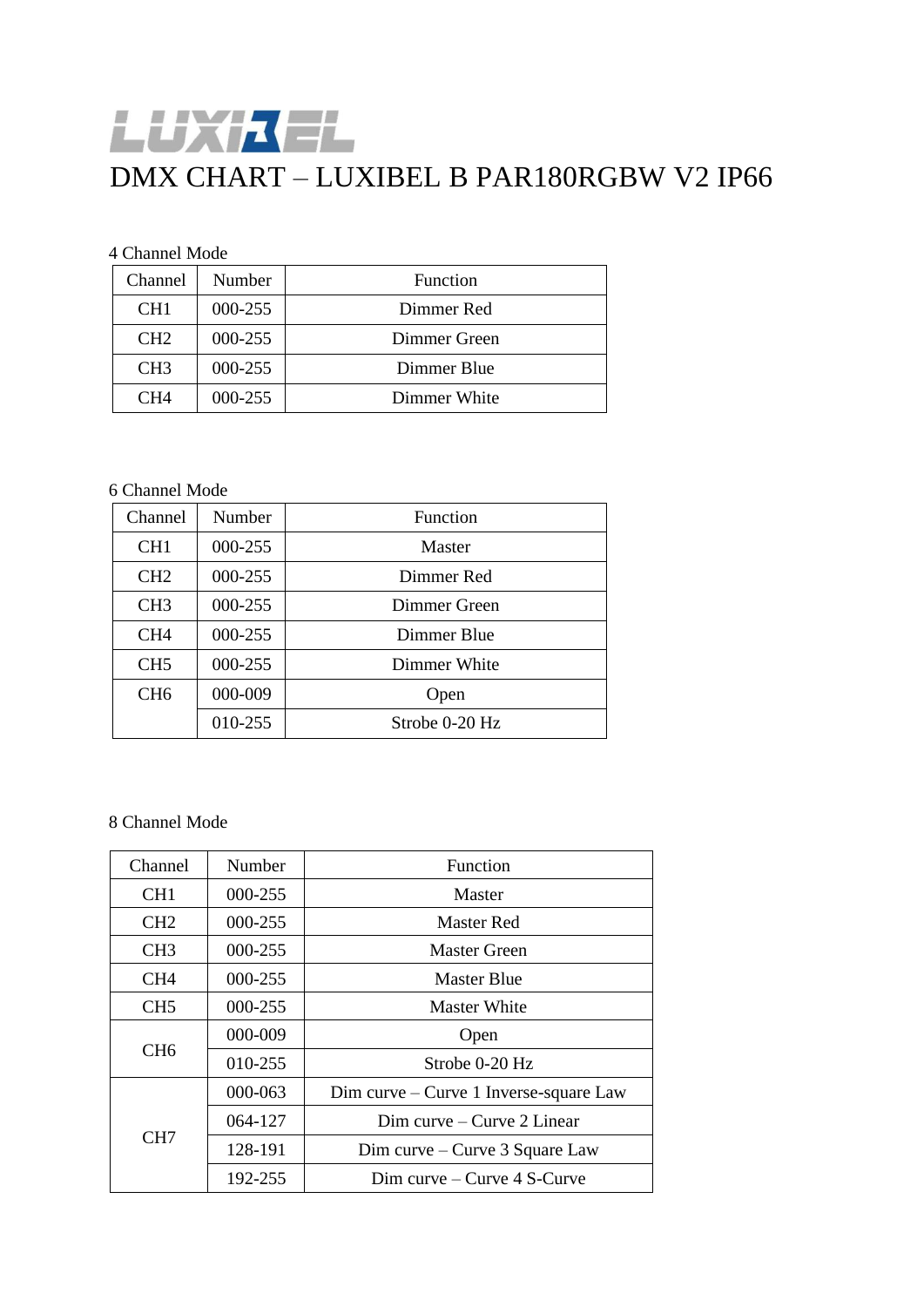|                 | 000-010 | None                 |
|-----------------|---------|----------------------|
|                 | 011-014 | Red                  |
|                 | 015-018 | Green                |
|                 | 019-022 | Blue                 |
|                 | 023-026 | Yellow               |
|                 | 027-030 | Cyan                 |
|                 | 031-034 | Magenta              |
|                 | 035-038 | White                |
|                 | 039-042 | Orange               |
|                 | 043-046 | Pink                 |
|                 | 047-050 | Violet               |
|                 | 051-054 | Aquamarine           |
|                 | 055-058 | Sky Blue             |
|                 | 059-062 | Full White           |
|                 | 063-066 | Cool White           |
|                 | 067-070 | Warm White           |
|                 | 071-074 | White 3200           |
| CH <sub>8</sub> | 075-078 | White 2500           |
| Macro           | 079-082 | Yellow <sub>2</sub>  |
| Colour          | 083-086 | <b>Straw</b>         |
|                 | 087-090 | Orange 2             |
|                 | 091-094 | <b>Light Rose</b>    |
|                 | 095-098 | Dark Pink            |
|                 | 099-102 | Magenta 2            |
|                 | 103-106 | Blue 2               |
|                 | 107-110 | Med Blue Green       |
|                 | 111-114 | Dark Blue            |
|                 | 115-118 | <b>Bright Pink</b>   |
|                 | 119-122 | Medium Blue          |
|                 | 123-126 | Golden Amber         |
|                 | 127-130 | Deep Golden Amber    |
|                 | 131-134 | Pale Lavender        |
|                 | 135-138 | Apricot              |
|                 | 139-142 | Dark Lavender        |
|                 | 143-146 | Chocolate            |
|                 | 147-150 | Just Blue            |
|                 | 151-154 | <b>Surprise Pink</b> |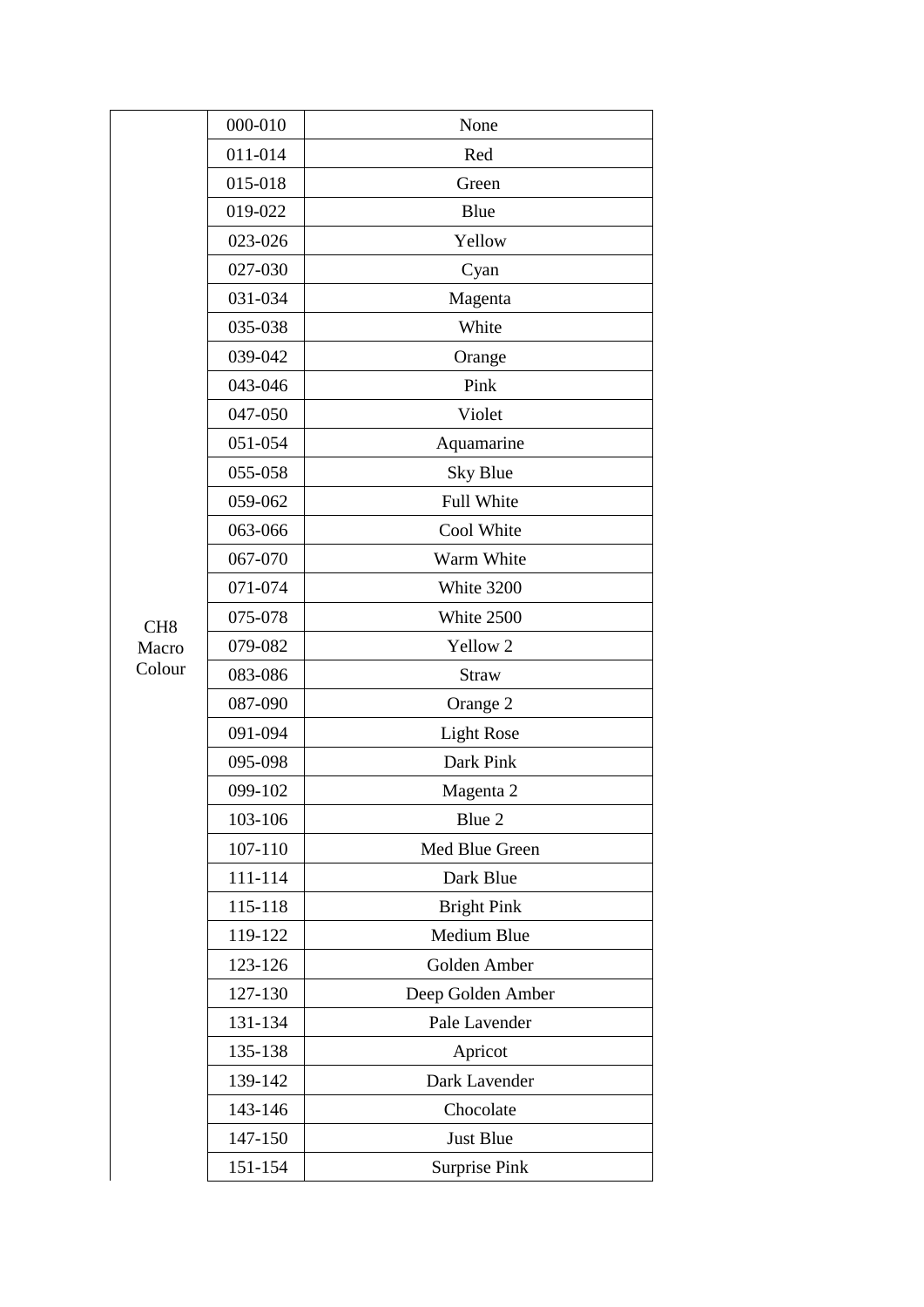| 155-158 | Scarlet                 |
|---------|-------------------------|
| 159-162 | Surprise Peach          |
| 163-166 | Fire                    |
| 167-170 | <b>English Rose</b>     |
| 171-174 | Mauve                   |
| 175-178 | <b>Bright Blue</b>      |
| 179-182 | <b>Alice Blue</b>       |
| 183-186 | Rose Indigo             |
| 187-190 | Urban Blue              |
| 191-194 | Cool Blue               |
| 195-198 | Light Salmon            |
| 199-202 | Mayan Sun               |
| 203-206 | <b>Cherry Rose</b>      |
| 207-210 | <b>Flesh Pink</b>       |
| 211-214 | Skeleton Exotic Sangria |
| 215-255 | Light Salmon            |

# 9 Channel Mode

| Channel                            | Number  | Function                               |
|------------------------------------|---------|----------------------------------------|
| CH <sub>1</sub>                    | 000-255 | <b>Master</b>                          |
| CH <sub>2</sub>                    | 000-255 | <b>Master Red</b>                      |
| CH <sub>3</sub>                    | 000-255 | <b>Master Green</b>                    |
| CH <sub>4</sub>                    | 000-255 | Master Blue                            |
| CH <sub>5</sub>                    | 000-255 | <b>Master White</b>                    |
|                                    | 000-009 | Open                                   |
| CH <sub>6</sub>                    | 010-255 | Strobe 0-20 Hz                         |
|                                    | 000-063 | Dim curve – Curve 1 Inverse-square Law |
|                                    | 064-127 | Dim curve $-$ Curve 2 Linear           |
| CH <sub>7</sub>                    | 128-191 | Dim curve – Curve $3$ Square Law       |
|                                    | 192-255 | Dim curve $-$ Curve $4$ S-Curve        |
| CH <sub>8</sub><br>Macro<br>Colour | 000-010 | None                                   |
|                                    | 011-014 | Red                                    |
|                                    | 015-018 | Green                                  |
|                                    | 019-022 | Blue                                   |
|                                    | 023-026 | Yellow                                 |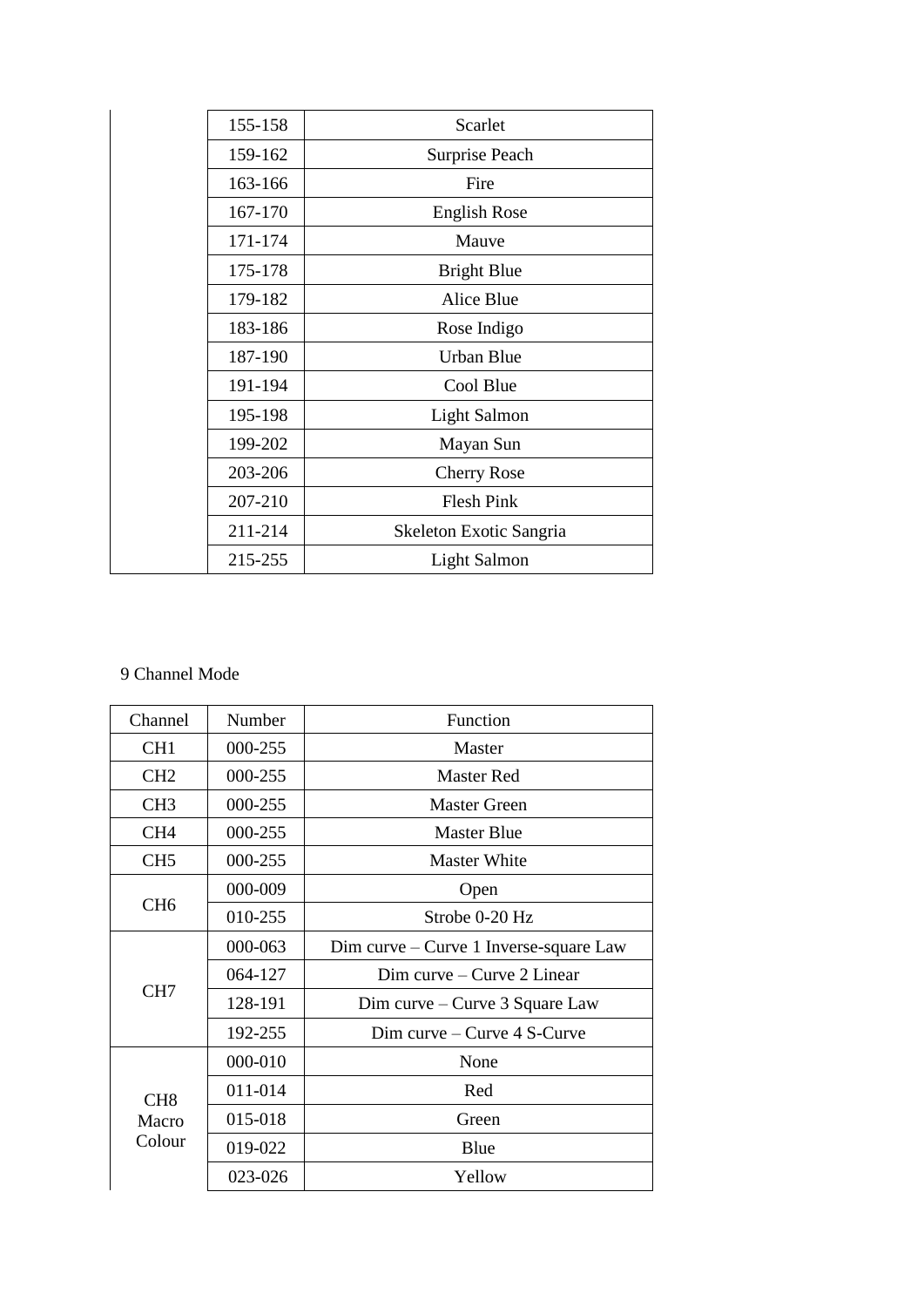| 027-030 | Cyan                 |
|---------|----------------------|
| 031-034 | Magenta              |
| 035-038 | White                |
| 039-042 | Orange               |
| 043-046 | Pink                 |
| 047-050 | Violet               |
| 051-054 | Aquamarine           |
| 055-058 | <b>Sky Blue</b>      |
| 059-062 | Full White           |
| 063-066 | Cool White           |
| 067-070 | Warm White           |
| 071-074 | White 3200           |
| 075-078 | White 2500           |
| 079-082 | Yellow <sub>2</sub>  |
| 083-086 | <b>Straw</b>         |
| 087-090 | Orange 2             |
| 091-094 | <b>Light Rose</b>    |
| 095-098 | Dark Pink            |
| 099-102 | Magenta 2            |
| 103-106 | Blue 2               |
| 107-110 | Med Blue Green       |
| 111-114 | Dark Blue            |
| 115-118 | <b>Bright Pink</b>   |
| 119-122 | <b>Medium Blue</b>   |
| 123-126 | Golden Amber         |
| 127-130 | Deep Golden Amber    |
| 131-134 | Pale Lavender        |
| 135-138 | Apricot              |
| 139-142 | Dark Lavender        |
| 143-146 | Chocolate            |
| 147-150 | <b>Just Blue</b>     |
| 151-154 | <b>Surprise Pink</b> |
| 155-158 | Scarlet              |
| 159-162 | Surprise Peach       |
| 163-166 | Fire                 |
| 167-170 | <b>English Rose</b>  |
| 171-174 | Mauve                |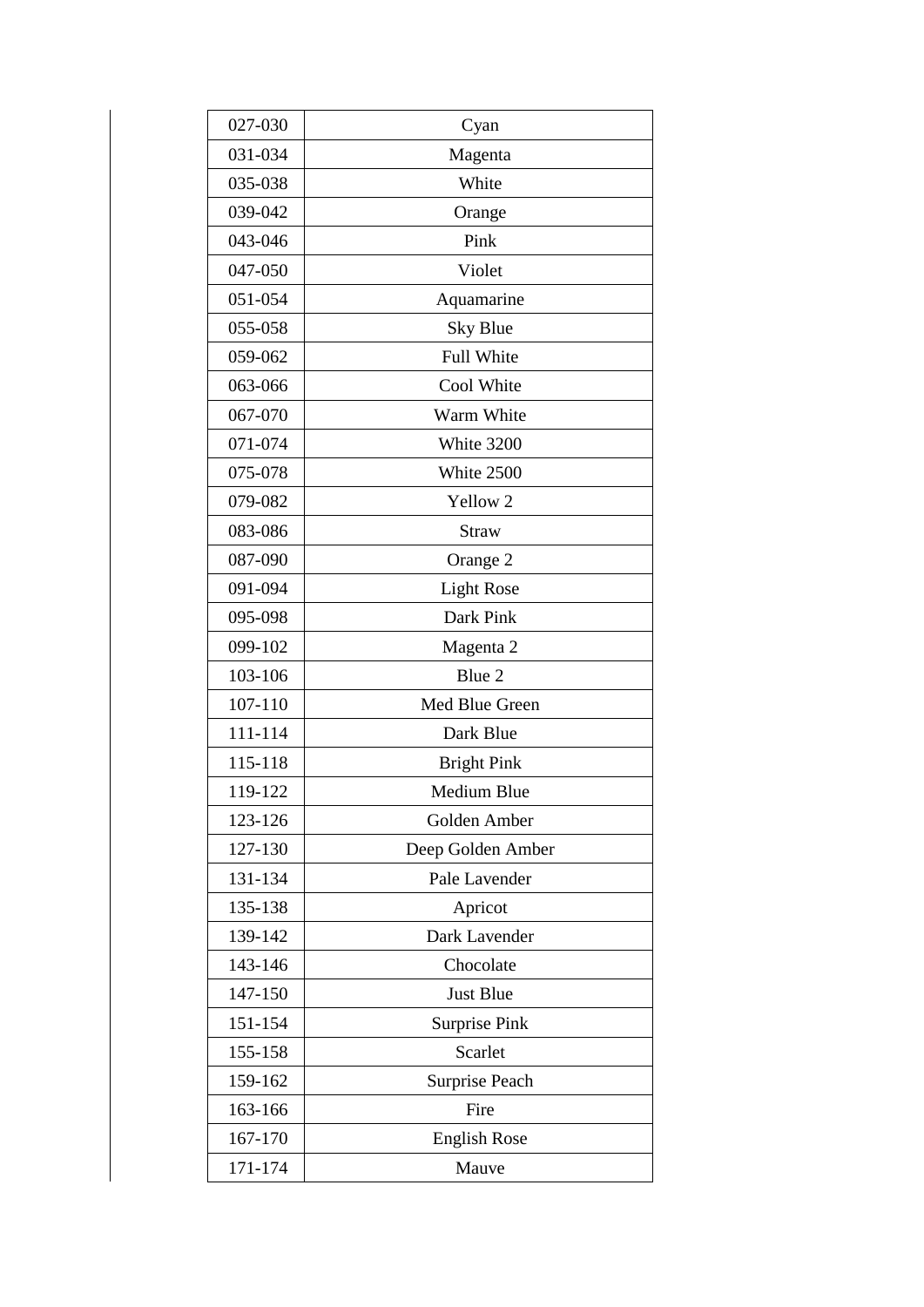|                 | 175-178 | <b>Bright Blue</b>      |
|-----------------|---------|-------------------------|
|                 | 179-182 | <b>Alice Blue</b>       |
|                 | 183-186 | Rose Indigo             |
|                 | 187-190 | <b>Urban Blue</b>       |
|                 | 191-194 | Cool Blue               |
|                 | 195-198 | <b>Light Salmon</b>     |
|                 | 199-202 | Mayan Sun               |
|                 | 203-206 | <b>Cherry Rose</b>      |
|                 | 207-210 | <b>Flesh Pink</b>       |
|                 | 211-214 | Skeleton Exotic Sangria |
|                 | 215-255 | <b>Light Salmon</b>     |
| CH <sub>9</sub> | 000-007 | None                    |
|                 | 008-017 | Chase 01                |
| Chase           | 018-037 | Chase 02                |
| Mode            | 038-057 | Chase 03                |
| Macro's         | 058-077 | Chase 04                |
|                 | 078-097 | Chase 05                |
|                 | 098-117 | Chase 06                |
|                 | 118-137 | Chase 07                |
|                 | 138-157 | Chase 08                |
|                 | 158-177 | Chase 09                |
|                 | 178-197 | Chase 10                |
|                 | 198-255 | Chase 11                |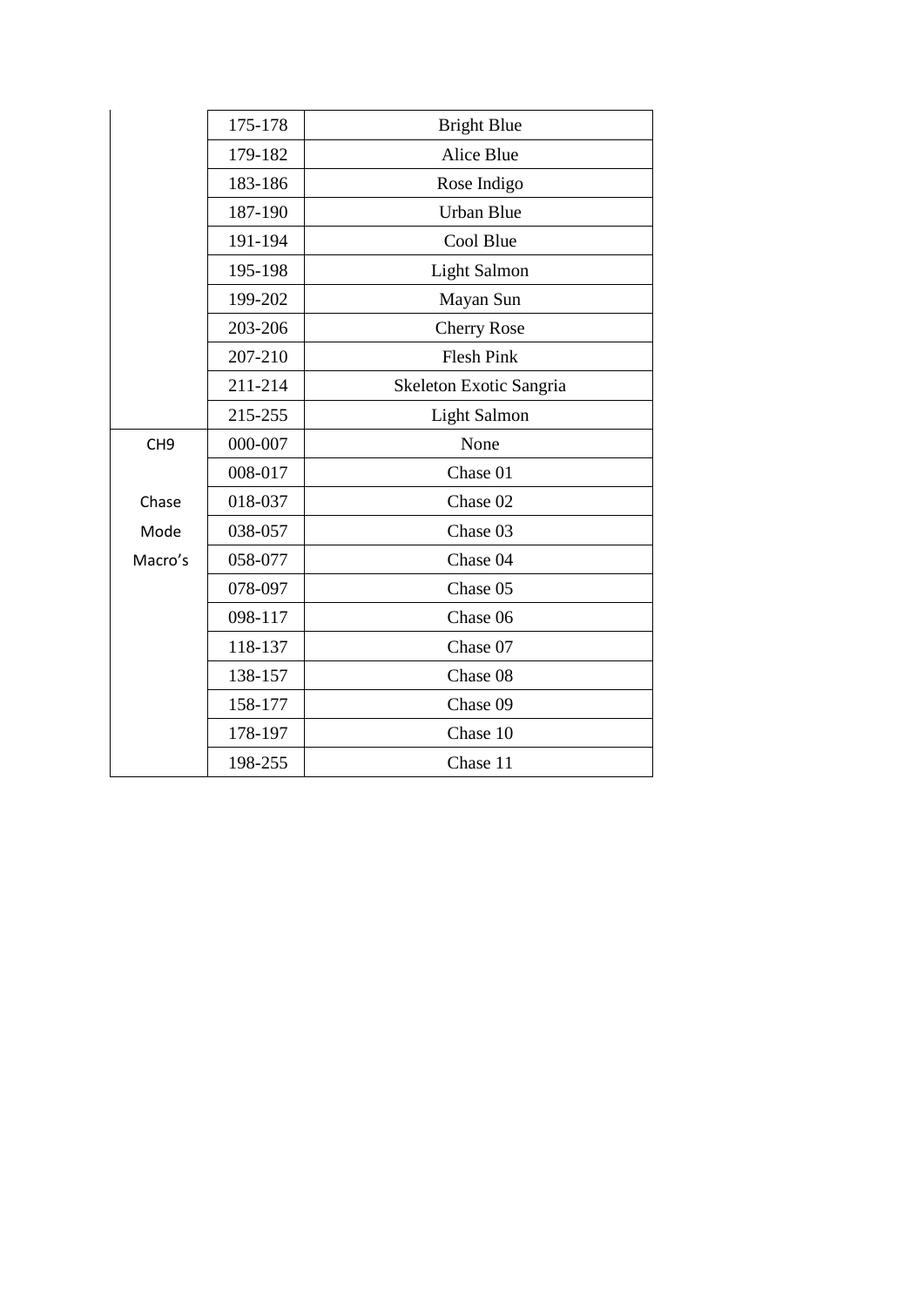# 14 Channel Mode

| Channel          | Number  | Function                               |
|------------------|---------|----------------------------------------|
| CH <sub>1</sub>  | 000-255 | Master                                 |
| CH <sub>2</sub>  | 000-255 | <b>Fine Master</b>                     |
| CH <sub>3</sub>  | 000-255 | <b>Master Red</b>                      |
| CH <sub>4</sub>  | 000-255 | Fine Red                               |
| CH <sub>5</sub>  | 000-255 | Master Green                           |
| CH <sub>6</sub>  | 000-255 | Fine Green                             |
| CH <sub>7</sub>  | 000-255 | <b>Master Blue</b>                     |
| CH <sub>8</sub>  | 000-255 | Fine Blue                              |
| CH <sub>9</sub>  | 000-255 | <b>Master White</b>                    |
| <b>CH10</b>      | 000-255 | Fine White                             |
|                  | 000-009 | Open                                   |
| CH11             | 010-255 | Strobe 0-20 Hz                         |
|                  | 000-063 | Dim curve – Curve 1 Inverse-square Law |
|                  | 064-127 | Dim curve - Curve 2 Linear             |
| <b>CH12</b>      | 128-191 | Dim curve – Curve 3 Square Law         |
|                  | 192-255 | Dim curve $-$ Curve $4$ S-Curve        |
|                  | 000-010 | None                                   |
|                  | 011-014 | Red                                    |
|                  | 015-018 | Green                                  |
|                  | 019-022 | Blue                                   |
|                  | 023-026 | Yellow                                 |
|                  | 027-030 | Cyan                                   |
| CH <sub>13</sub> | 031-034 | Magenta                                |
| Macro            | 035-038 | White                                  |
| Colour           | 039-042 | Orange                                 |
|                  | 043-046 | Pink                                   |
|                  | 047-050 | Violet                                 |
|                  | 051-054 | Aquamarine                             |
|                  | 055-058 | <b>Sky Blue</b>                        |
|                  | 059-062 | Full White                             |
|                  | 063-066 | Cool White                             |
|                  |         |                                        |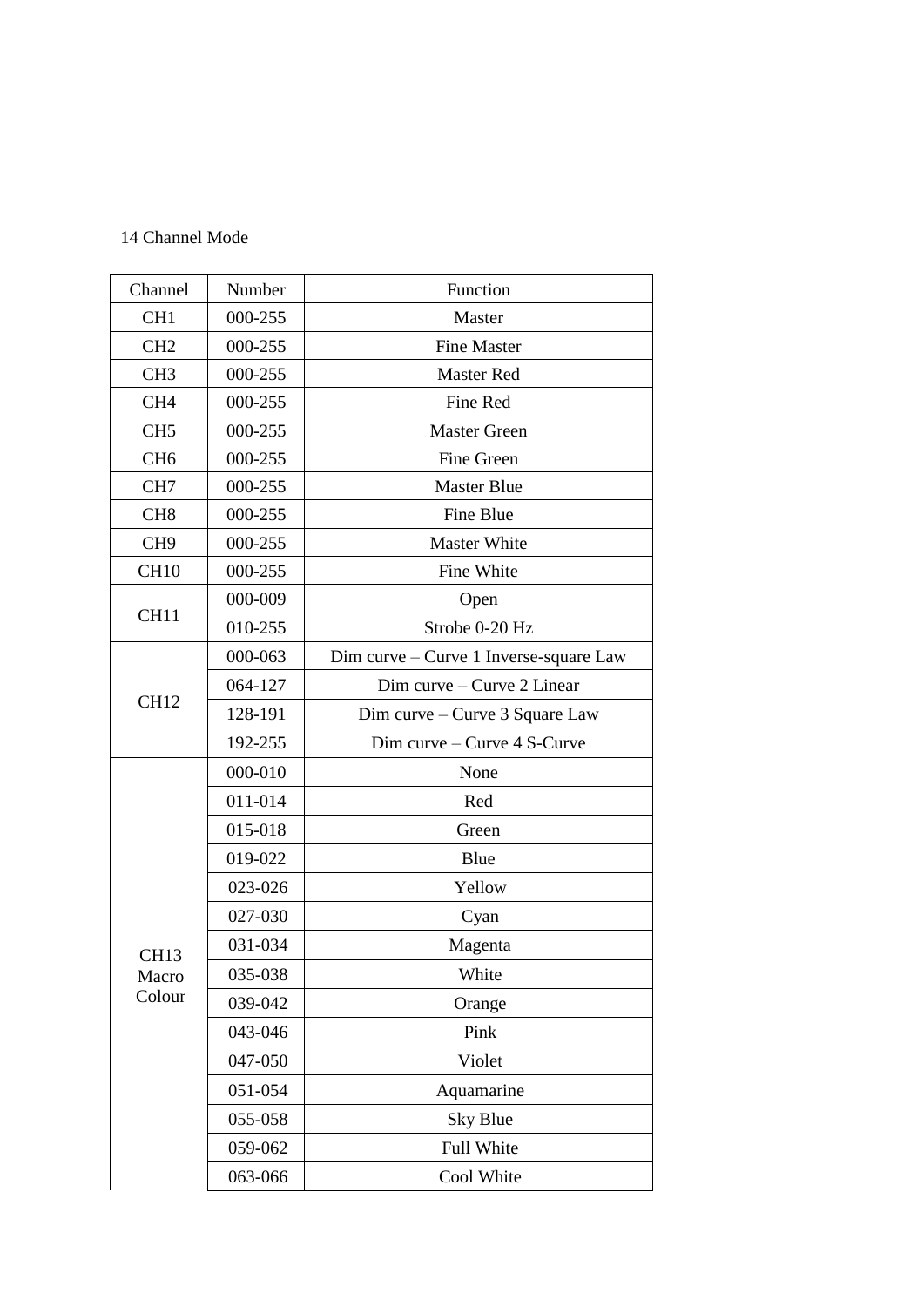| 067-070 | Warm White              |
|---------|-------------------------|
| 071-074 | White 3200              |
| 075-078 | White 2500              |
| 079-082 | Yellow <sub>2</sub>     |
| 083-086 | <b>Straw</b>            |
| 087-090 | Orange 2                |
| 091-094 | <b>Light Rose</b>       |
| 095-098 | Dark Pink               |
| 099-102 | Magenta 2               |
| 103-106 | Blue 2                  |
| 107-110 | Med Blue Green          |
| 111-114 | Dark Blue               |
| 115-118 | <b>Bright Pink</b>      |
| 119-122 | Medium Blue             |
| 123-126 | Golden Amber            |
| 127-130 | Deep Golden Amber       |
| 131-134 | Pale Lavender           |
| 135-138 | Apricot                 |
| 139-142 | Dark Lavender           |
| 143-146 | Chocolate               |
| 147-150 | <b>Just Blue</b>        |
| 151-154 | <b>Surprise Pink</b>    |
| 155-158 | Scarlet                 |
| 159-162 | Surprise Peach          |
| 163-166 | Fire                    |
| 167-170 | <b>English Rose</b>     |
| 171-174 | Mauve                   |
| 175-178 | <b>Bright Blue</b>      |
| 179-182 | <b>Alice Blue</b>       |
| 183-186 | Rose Indigo             |
| 187-190 | <b>Urban Blue</b>       |
| 191-194 | Cool Blue               |
| 195-198 | <b>Light Salmon</b>     |
| 199-202 | Mayan Sun               |
| 203-206 | <b>Cherry Rose</b>      |
| 207-210 | <b>Flesh Pink</b>       |
| 211-214 | Skeleton Exotic Sangria |